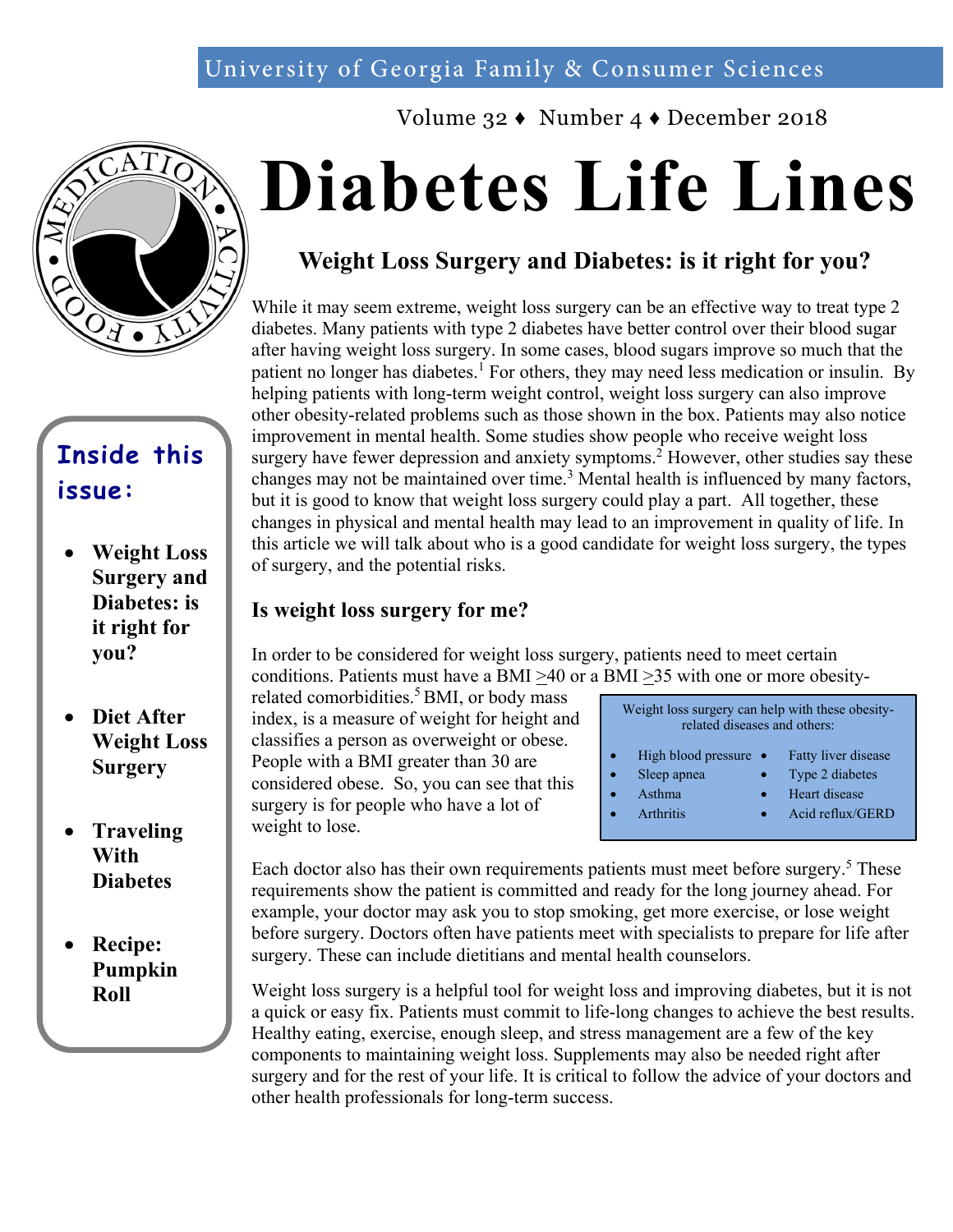## **Types**

There for four main types of weight loss surgery for you and your doctor to consider. In all four surgeries, the stomach is made much smaller. This is done by sectioning off a small portion of the upper stomach or completely removing a piece of it all together. The stomach will then be more like a small pouch that holds less than a cup of food or drink.<sup>5</sup> These changes usually mean a person feels full sooner and thus eats less. Some of these surgeries also include rerouting part of the small intestine. Doing so means you absorb less nutrients from the food you eat.<sup>5</sup> This can mean things like fat and sugar may pass through your digestive tract before they can be absorbed. By decreasing the calories consumed and absorbed, these surgeries help people lose weight. Let's talk about the most common types of weight loss surgery.



#### *National Institute of Diabetes and Digestive and Kidney Disease (NIDDK), National Institutes of Health (NIH)*

#### **Gastric Band**

The gastric band procedure is where an inflatable band is wrapped around the upper portion of the stomach. This creates a small pouch. The band can be adjusted by injecting it with saline through a port placed under the skin. Some consider this surgery to be less invasive, but it does involve placing an object (the band) in the body. This type of surgery typically results in the smaller amount of weight loss over a longer period of time.<sup>6</sup> It also has the highest chances of needing another surgery because the person doesn't lose as much weight as he/she desires.

#### **Sleeve Gastrectomy**

Similar to the gastric band, the sleeve gastrectomy also creates a small pouch in the stomach. However, in this procedure it is done by removing about 80% of the stomach. The remaining stomach resembles the shape of a banana.



https://www.niddk.nih.gov/healthinformation/weight-management/bariatric-

Adapted from:

surgery/types

Staples Esophagus Small Pouch Stomach Duodenum

*National Institute of Diabetes and Digestive and Kidney Disease (NIDDK), National Institutes of Health (NIH)*

#### **Gastric Bypass (Roux-en-Y)**

The final two surgeries involve rerouting part of the small intestine. In the gastric bypass, also known as the Roux-en-Y, a small section of the stomach is cut and sectioned off. The small intestine is then cut into two sections. The bottom section is brought up and connected to the stomach pouch. The top section, which is still attached to the piece of stomach that was cut off, is bound to the other half of the small intestine. This allows digestive chemicals from the stomach to still reach the food eaten by the patient and help break it down.

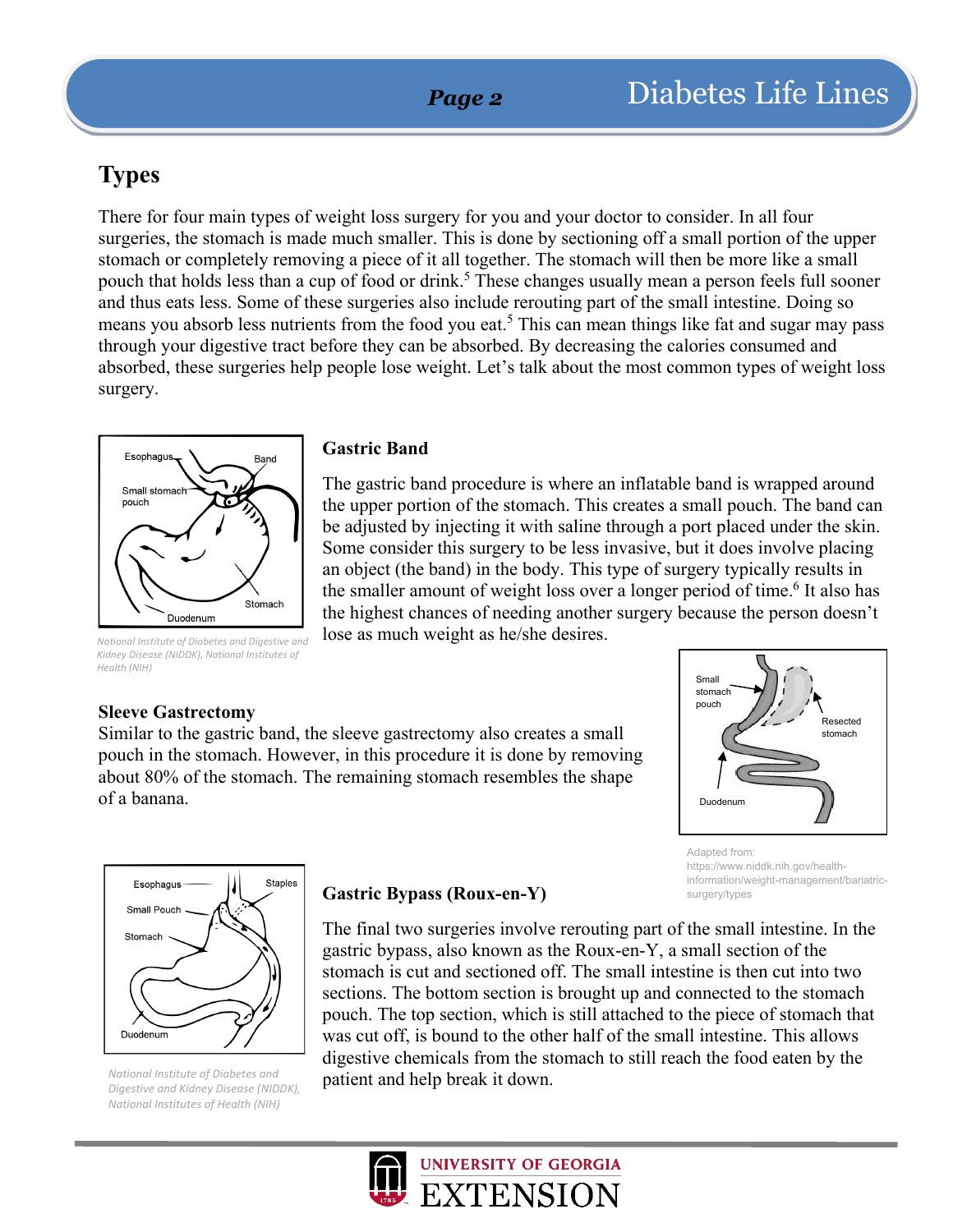

#### **Duodenal Switch**

A duodenal switch is the other surgery involving rerouting of the small intestine. The stomach is cut into a thin sleeve similar to the one created in the sleeve gastrectomy. However, the duodenal switch has a second step. The small intestine is cut where it connects to the stomach. A section of the small intestine about  $\frac{3}{4}$  of the way down is then attached to the stomach. The top portion of the small intestine is then attached to the bottom portion to allow digestive aids to reach the food.

*National Institute of Diabetes and Digestive and Kidney Disease (NIDDK), National Institutes of Health (NIH)*

## **Risks**

As with any surgery, there are potential risks. Weight loss surgery is generally safe, and it is unlikely for something to go wrong. However, it is important to understand possible side effects that occur. The most common side effects after surgery include:<sup>6</sup>

- Bleeding
- Leaking from the stomach and/or small intestine
- Infection
- Blood clots

Other complications may develop later:<sup>7</sup>

- Vomiting
- Gallstones
- Diarrhea
- Nutrient deficiencies
- Hernias

Of the four types of weight loss surgery discussed, the gastric bypass and duodenal switch are the most successful in improving the control of type 2 diabetes.<sup>7</sup> This is a result of the combination of decreased food intake, new form and position of the stomach and small intestine, hormonal changes, and decreased nutrient absorption. However, the solution is not the same for everybody. Talk with your doctor to help decide if weight loss surgery is right for you.

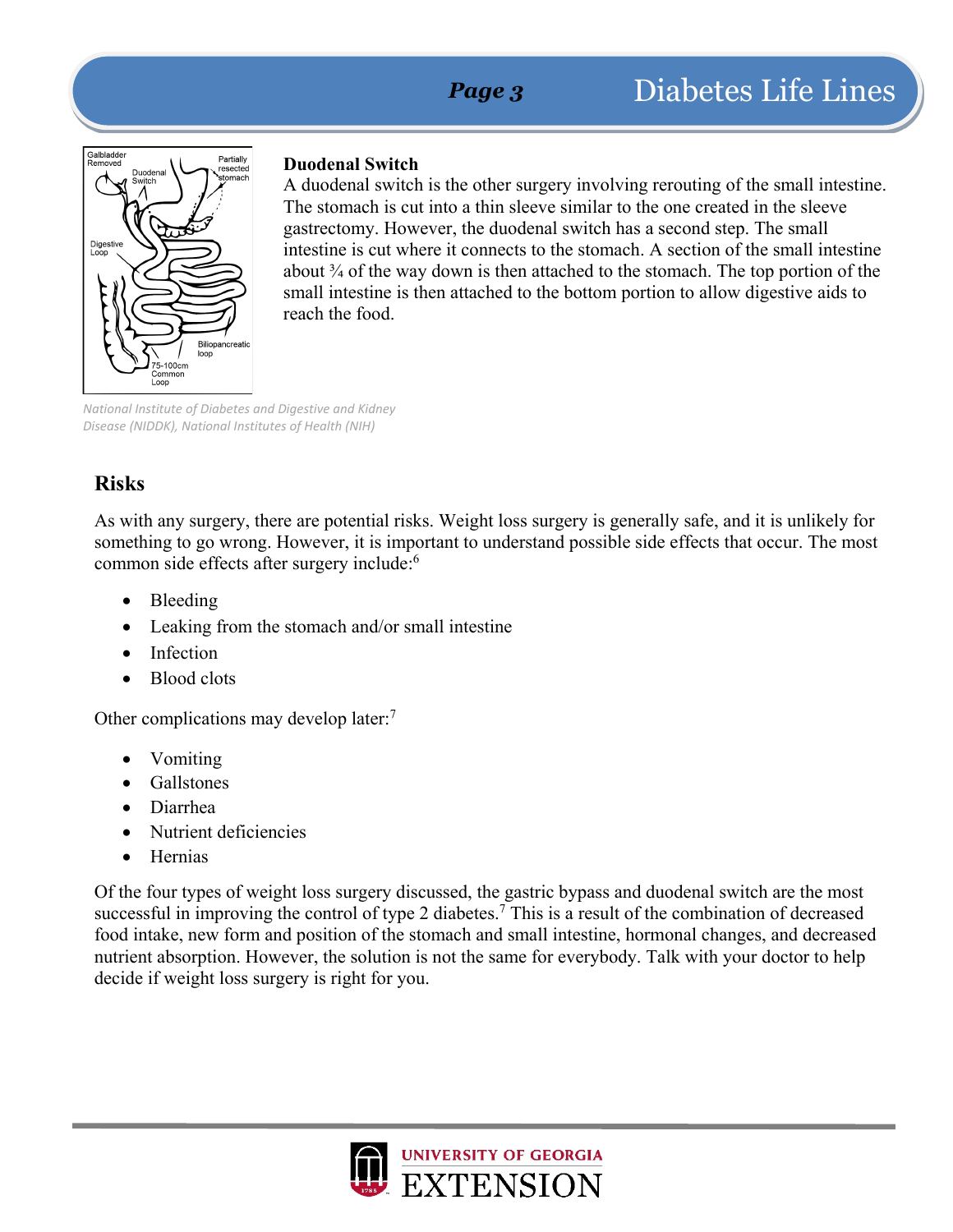## **Diet After Weight Loss Surgery**

Knowing what your diet will look like after weight loss surgery can help you decide if it is right for you. After surgery, it is important to strictly follow the diet plan given to you by your doctor and dietitian. At first, your diet will be very limited in both quantity and the types of food you can eat. Over time your diet will expand to include a larger variety of foods. However, there are lifelong changes that will have to be made. Not following the suggestions from your doctor and dietitian could lead to complications such as pain, nutrient deficiencies, dumping syndrome (discussed below), or regaining weight.

#### **Diet During Recovery**

During the first days to weeks after your surgery, your diet will be very limited. You will progress from clear liquids to liquids during the first couple days. Then, you will move on to pureed foods and then to soft foods for the next several weeks**.** About 8 weeks after surgery, you can finally start eating solid foods again! You can see that one of the reasons people lose so much weight with these surgeries so quickly is because you really cannot eat much for up to two months after the surgery. That is a lot of calories to save!

Even then, starting to eat regular foods is a gradual process. It is recommended to introduce one food at a time to see what you can tolerate. If a food seems to bother you, do not continue eating it. For the healthy foods that you know you will need to eat eventually, like vegetables, fruits, lean meats, and whole grains, you can work with your doctor or dietitian about how to slowly introduce foods that seem to upset your stomach or how to prepare them in new ways that may be easier to tolerate. There are still a few foods you may want to stay away from. For example, you will need to avoid drinking carbonated beverages. The carbonation can cause air to build up in the newly formed stomach pouch.

If this happens, it can lead to side effects such as upset stomach, bloating, gas, and severe pain. It may even damage the stomach pouch. You will also need to avoid nuts, seeds, popcorn, granola, fibrous vegetables\* and tough meats. These foods are very hard to digest after surgery. You may be able to start eating these again over time under the advisement of your doctor and/or dietitian.<sup>1</sup> Try not to get discouraged if your diet remains limited for longer than you expected. As you continue to heal, your stomach will be able to tolerate more foods.

#### **\*Fibrous vegetables are usually hard, stringy, or have a skin.** A few examples include: **Broccoli** • Asparagus • Corn Peas • Carrots • Squash

#### **Recovery and Type 2 Diabetes**

After weight loss surgery, patients with type 2 diabetes will need to be extra careful about watching their blood sugar. There are several factors that can affect your blood sugar. First, there is a drastic decrease in the amount of food you can eat, so you will likely take in less carbohydrate per meal. Second, some food will pass through you undigested or unused by the body. You may not absorb all the carbohydrate from the food you eat. Lastly, your body may be more responsive to insulin after weight loss surgery. All of these combined can cause your blood sugar to look different than it used to and put you at risk for hypoglycemia. People taking insulin or other blood sugar-lowering medications are at greater risk. Be sure to talk with your doctor before your surgery about your diabetes

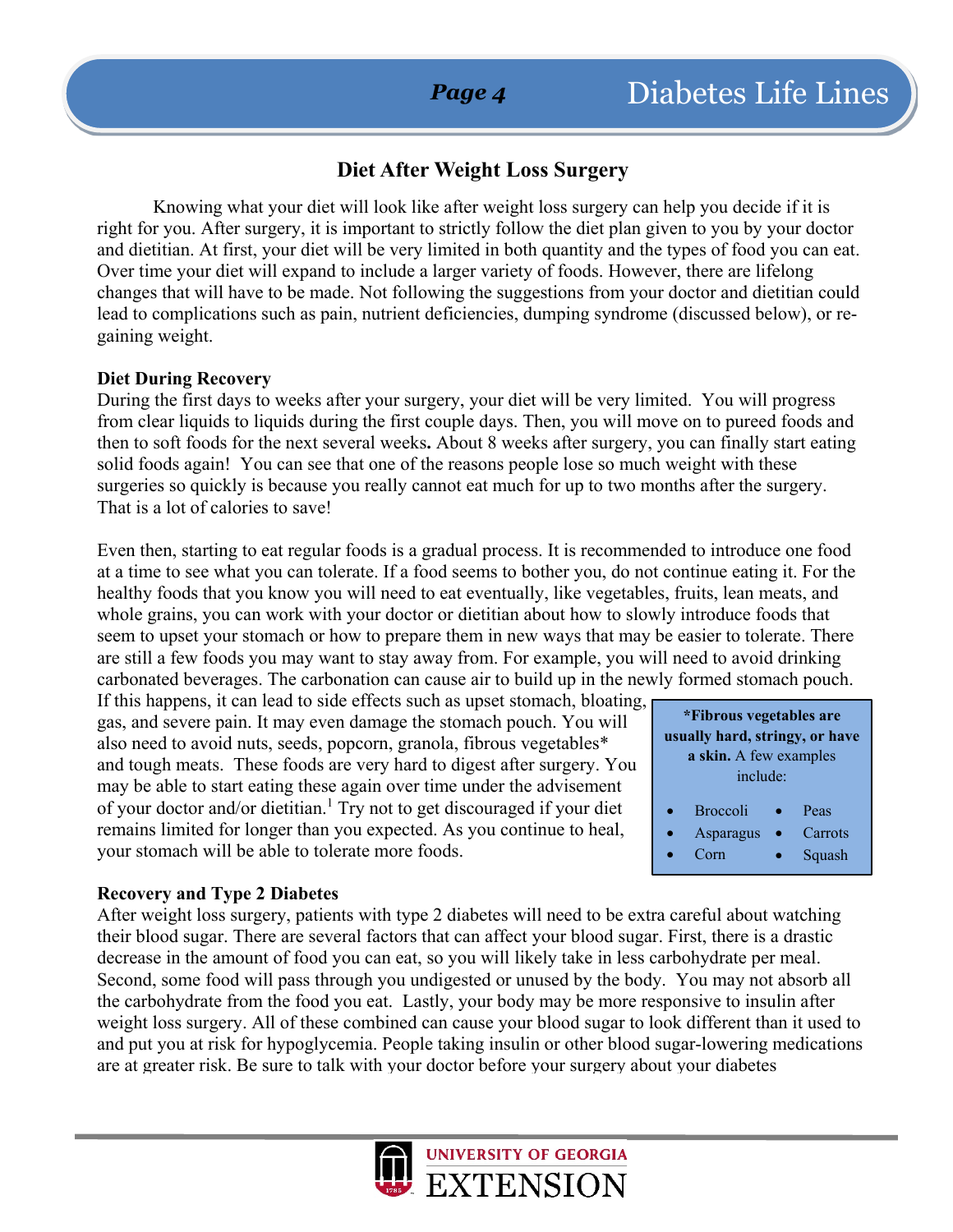hypoglycemia and how to treat it in case it occurs.2 Over time, you will learn how your changed body reacts to the carbohydrate you eat. These changes may mean that you can use less medication or insulin.

#### **Lifelong Changes**

Even after you are fully recovered, there are several diet-related changes you will have to maintain. One example is size and frequency of meals. Several small meals throughout the day are recommended. A small meal could be about 1 cup of food, but this amount may vary from person to person.<sup>1</sup> One cup of food is about the size of a woman's fist. It is important to stop eating before you feel full to prevent stretching out the small pouch created in your stomach during surgery. You will also want to eat your meals slowly to prevent a problem called dumping syndrome. Dumping syndrome happens when large amounts of food enters the small intestine very quickly. Symptoms of dumping syndrome include nausea, vomiting, dizziness, sweating, and diarrhea $<sup>1</sup>$ </sup>

After surgery, many patients have a hard time drinking enough water because of how small their stomach is now. You will have to make a conscious effort to drink water throughout the day in order to prevent dehydration. Eight cups a day is typically the goal.<sup>3</sup> To reach this goal, drink sips of water even if you do not feel thirsty. Because of the small size of your stomach, you may no longer be able to eat and drink at the same time. Most people will need to wait 30 minutes after eating before drinking.<sup>1</sup>

Since you can only eat a small amount after weight loss surgery, you may not be able get enough vitamins and minerals from food alone. You will need to start taking supplements every day. Common supplements taken after weight loss surgery include a multivitamin, vitamin D, calcium, iron, and vitamin B12.3 Your doctor or dietitian will talk with you about which supplements you will need to take, how much, and how often. It is important to follow their advice to prevent nutrient deficiencies.

You should avoid alcohol after having weight loss surgery. For starters, it is high in calories with minimal nutritional value. This is a poor combination for those working to lose weight. Second, after weight loss surgery alcohol is absorbed much more quickly than it was before. Because it is absorbed more quickly, its effects are much stronger. Weight loss surgery patients experience higher blood alcohol levels after and maintain those levels for longer periods of time.<sup>3</sup>

Lastly, after weight loss surgery, you must eat a balanced diet. Because you can only eat a small, amount it is even more important to choose healthy foods and limit junk foods. Protein rich foods will need to be included, especially in the early stages when you are not eating much. Some people have to use protein supplements to

| Common foods high in added sugars, |  |
|------------------------------------|--|
| refined grains, and/or fat:        |  |

• Soda

- **Desserts** • Pasta
	- White bread
- **Fried foods** • Candy

make sure they get enough. Just like your current diabetes diet, after surgery you should limit foods with lots of added sugars, refined carbs, and fat. These foods are generally high in calories and have little to no nutritional value. Limiting these foods will be essential in your weight loss journey.3 As always, it is important to talk with your dietitian about any questions or concerns you have about your diet and to follow their advice very closely. They will help you find you balance and set you up for success in this new chapter of your life!

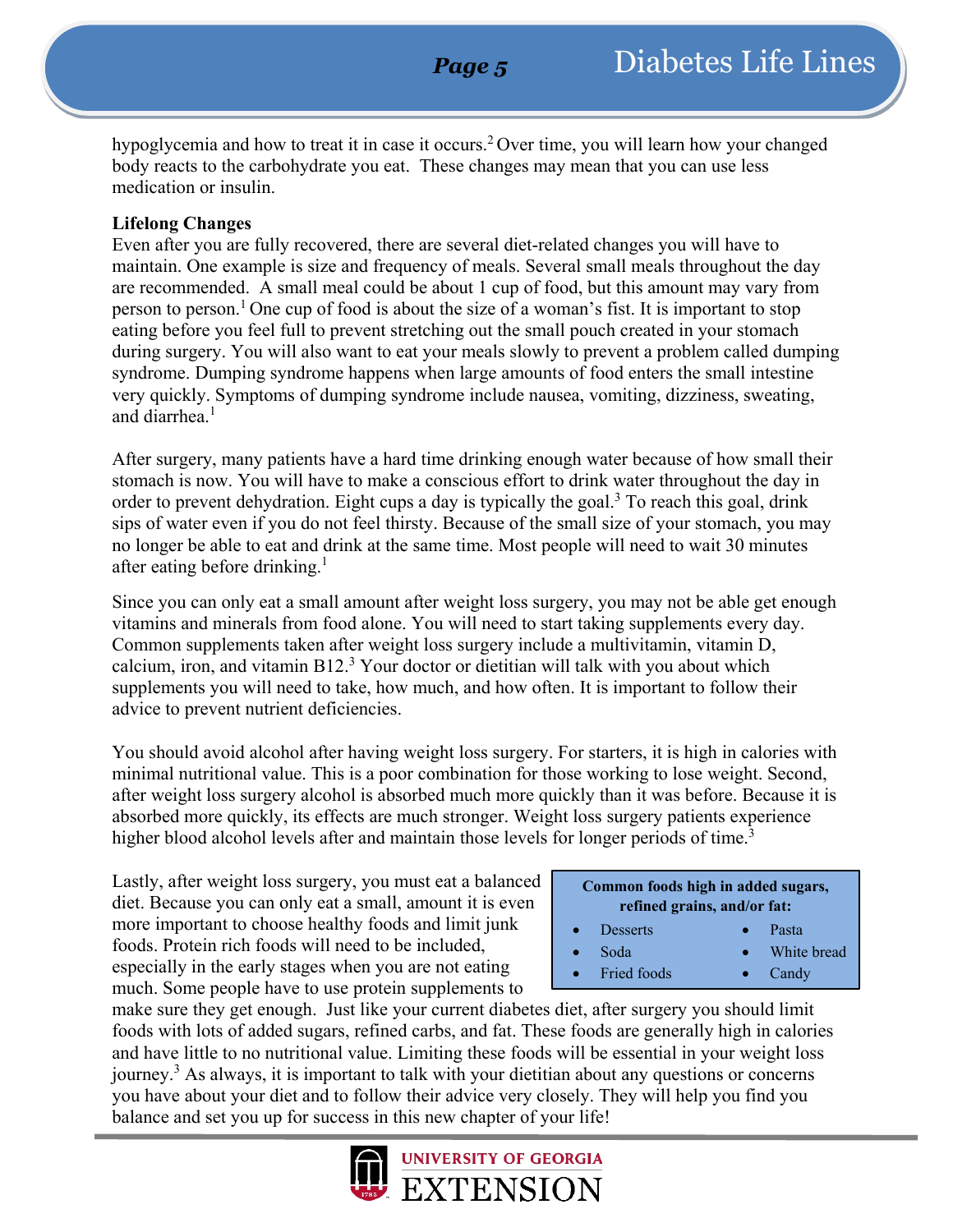## **Traveling With Diabetes**

As the holidays approach, many of us are organizing the final details of our travel plans. Whether you are planning a road trip to the mountains or flying across the country to visit family, travelers with diabetes have extra steps to prepare. Thinking about where to pack medicine, bringing diabetes-friendly snacks, and planning for time zone changes are just a few things to consider. This article will help you make sure you have planned accordingly so you stay safe and healthy on your trip!

#### **Visit With Your Doctor**

It is always a good idea to talk to your doctor before you leave if you have any questions or concerns about your travel. It is recommended to get a letter from your doctor that says you have diabetes and lists any medications and medical equipment you will be traveling with. You will also want to ask for written prescriptions for any medications you take. This is important to have with you in case you lose or run out of medications while you are gone. If you are going into a different time zone, ask if you need to adjust your medication or insulin dose schedule.



#### **Medications**

Besides making sure you pack your medications, there are a few other things you may want to think about. If you are traveling by plane, you always want to make sure you pack your medication in your carry-on bag! This is so important because it will make sure you still have your medication even if your checked bags get lost. It is also a good idea to pack more medication than you think you may need so you have enough if your trip ends up being longer than expected. Experts recommend you take twice the expected amount. Be sure to locate pharmacies close to where you will be in case you need anything while you are away.

If you are traveling with insulin, be sure to care for it properly. If insulin gets too hot or too cold, it may not work as well. Do not leave it in the car. If you are participating in outdoor activities where it may get hot, store it in a travel pack designed to keep it cool.

#### **Meals and Snacks**

It is always a good idea to pack your own snacks while traveling to help avoid the temptations of the unhealthy choices in gas stations and airport gift shops. Remember, if you are traveling by plane, you cannot take liquids over 3 ounces, so you will not be able to bring drinks or foods like yogurt. However, many airports do have stations to fill water bottles. Bring an empty bottle and fill it up after you pass through security! If you are traveling with refrigerated foods, pack them in an insulated lunch box with an ice pack. However, be sure the ice pack follows the 3-ounce rule.

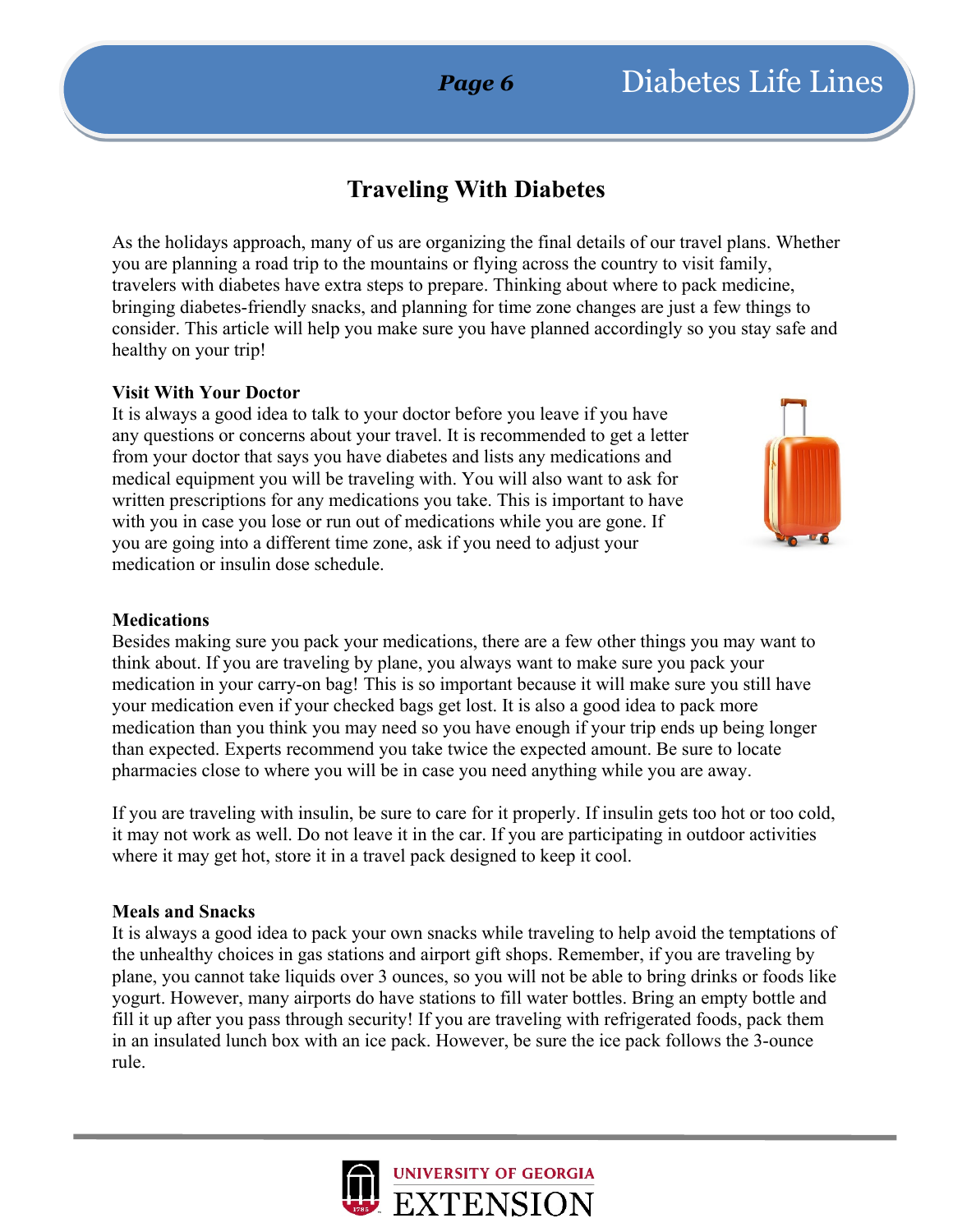## *Page 7*

Most flights offer complimentary snacks on board. Common options include nuts, snack mix, granola bars, or cookies. If you chose to eat a snack offered on your flight, be sure to think about its carbohydrate content. Nuts are likely the lowest carbohydrate option available and your best go-to. If you are unsure about the carbohydrate content of anything served on your flight, don't hesitate to ask for the nutrition information.

Meals on the go can be a little trickier because you are less likely to bring your own. But that does not mean you can't make healthy choices! If you find yourself at a fast food restaurant during your travels, do not worry- most fast food restaurants have healthier options on the menu. Look for grilled chicken instead of fried and substitute your french fries for a side salad or fresh fruit if it will fit your carbohydrate choices for that meal. Remember to use condiments like ketchup, dressings, and sauces sparingly. Also think of ways you can control your portion sizes. Ordering from the kids menu is an easy way to control portions and still give you enough food to fill you up! You can also share a meal with a friend or family member. Lastly, be sure to choose water or other zero calorie beverage options.

#### **Packing List**

There are lots of things to remember to pack when traveling, even if you don't have diabetes! Go through a diabetes packing list before you head out on your adventure to help make sure you didn't forget anything. Here's a brief list of the things we talked about plus a few other important things:

| Medication/Insulin         | <b>Prescription Paperwork</b>  |
|----------------------------|--------------------------------|
| Syringes                   | <b>Insurance Cards</b>         |
| Alcohol Swabs              | Local Medical Care Information |
| <b>Blood Glucose Meter</b> | <b>Medical Bracelet</b>        |
| Lancets                    | <b>Extra Batteries</b>         |
| <b>Test Strips</b>         | <b>Snacks</b>                  |
| Treatment for Low          | Cords/Chargers for Medical     |
| <b>Blood Sugar</b>         | Equipment                      |
| Doctor's Letter            |                                |

Following these tips can help ensure you keep your diabetes under control while traveling so you can have a safe and happy holiday!

#### **Contributors:**

Alison C. Berg, PhD, RDN, LD, Assistant Professor and Extension Nutrition and Health Specialist, Writer and Editor Hayley Sanders, BFSCS, Graduate Student, Dietetic Intern, Writer

#### **Editorial Board:**

Ian C. Herskowitz, MD, FACE, University Health Care System, Augusta GA Melanie Cassity, RN, MSN, CDE, Piedmont, Athens Regional, Athens, GA

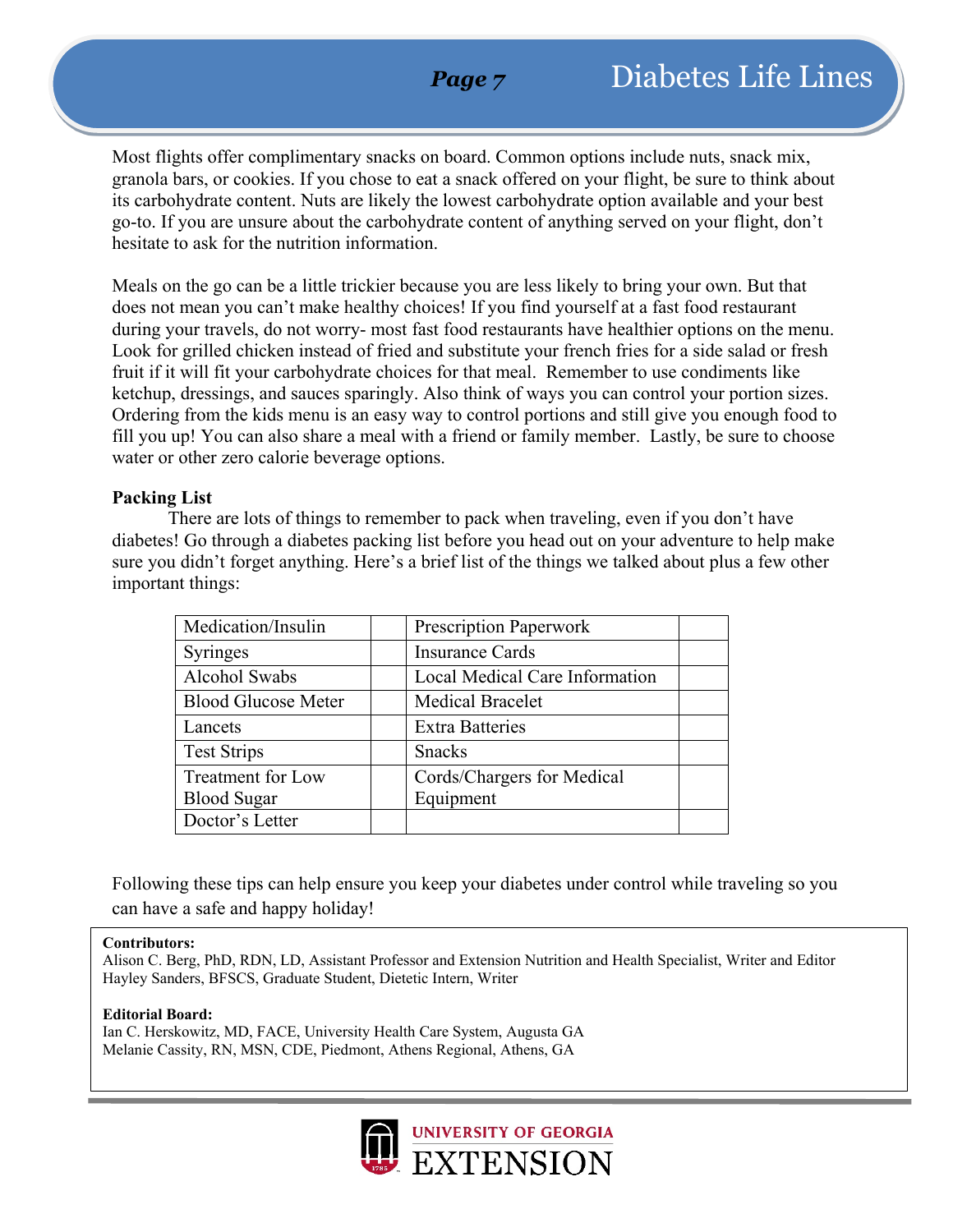## **References**

#### **Weight Loss Surgery and Diabetes: is it right for you?**

- 1. Jensen MD, Ryan DH, Apovain CM, Ard JD, Comuzzie AG, Donato, KA, et al. 2013 AHA/ACC/TOS Guideline for the Management of Overweight and Obese Adults. *Circulation*. 2014 June 24; 129(25 Suppl 2): S102–S138.
- 2. Anderson JR, Aasprang A, Bergsholm P, Sletteskog N, Vage V, and Natvig GK. Anxiety and Depression in Association with Morbid Obesity: Changes with Improved Physical Health After Duodenal Switch. *Health and Quality of Life Outcomes*. 2010 May 21; 8: 52.
- 3. Aasprang A, Anderson JR, Vage V, Kolotkin RL, and Natvig GK. Five-year Changes in Health-related Quality of Life After Biliopancreatic Diversion with Duodenal Switch. *Obesity Surgery.* 2013 October; 23(10): 1662-8.
- 4. Sjostrom L. Review of the Key Results from the Swedish Obese Subjects (SOS) Trial- A Prospective Controlled Intervention Study of Bariatric Surgery. *Journal of Internal Medicine.* 2012 November 19; 273(2).
- 5. Buchwald H. Consensus Conference Statement Bariatric Surgery for Morbid Obesity: Health Implications for Patients, Health Professionals, and Third-Party Payers. *Surgery for Obesity and Related Diseases 1.* 2005; 371-381.
- 6. Chang SC, Stoll CRT, Song J, Varela JE, Eagon CJ, and Colditz GA. Bariatric Surgery: An Updated Systematic Review and Meta-analysis. *JAMA Surgery.* 2014 March 1; 149(3): 275-287.
- 7. van den Hout HC, Smorenberg A, Klempt-Kropp M. Long-term Complications of Bariatric Surgery. *Ned Tijdschr Geneeskd.* 2014; 158:A7559.

#### **Diet After Weight Loss Surgery**

- 1. Mayo Clinic. Gastric Bypass Diet: What to Eat After the Surgery. 2018 September 21. Retreieved from: [https://www.mayoclinic.org/tests-procedures/gastric-bypass-surgery/in](https://www.mayoclinic.org/tests-procedures/gastric-bypass-surgery/in-depth/gastric-bypass-diet/art-20048472)[depth/gastric-bypass-diet/art-20048472](https://www.mayoclinic.org/tests-procedures/gastric-bypass-surgery/in-depth/gastric-bypass-diet/art-20048472)
- 2. American Society for Metabolic and Bariatric Surgery. Life After Bariatric Surgery. Retrieved from:<https://asmbs.org/patients/life-after-bariatric-surgery>
- 3. Thorell A, Hagstrom-Toft E. Treatment of Diabetes Prior to and After Bariatric Surgery. *J Diabetes Sci Technol.* 2012 September; 6(5): 1226–1232.

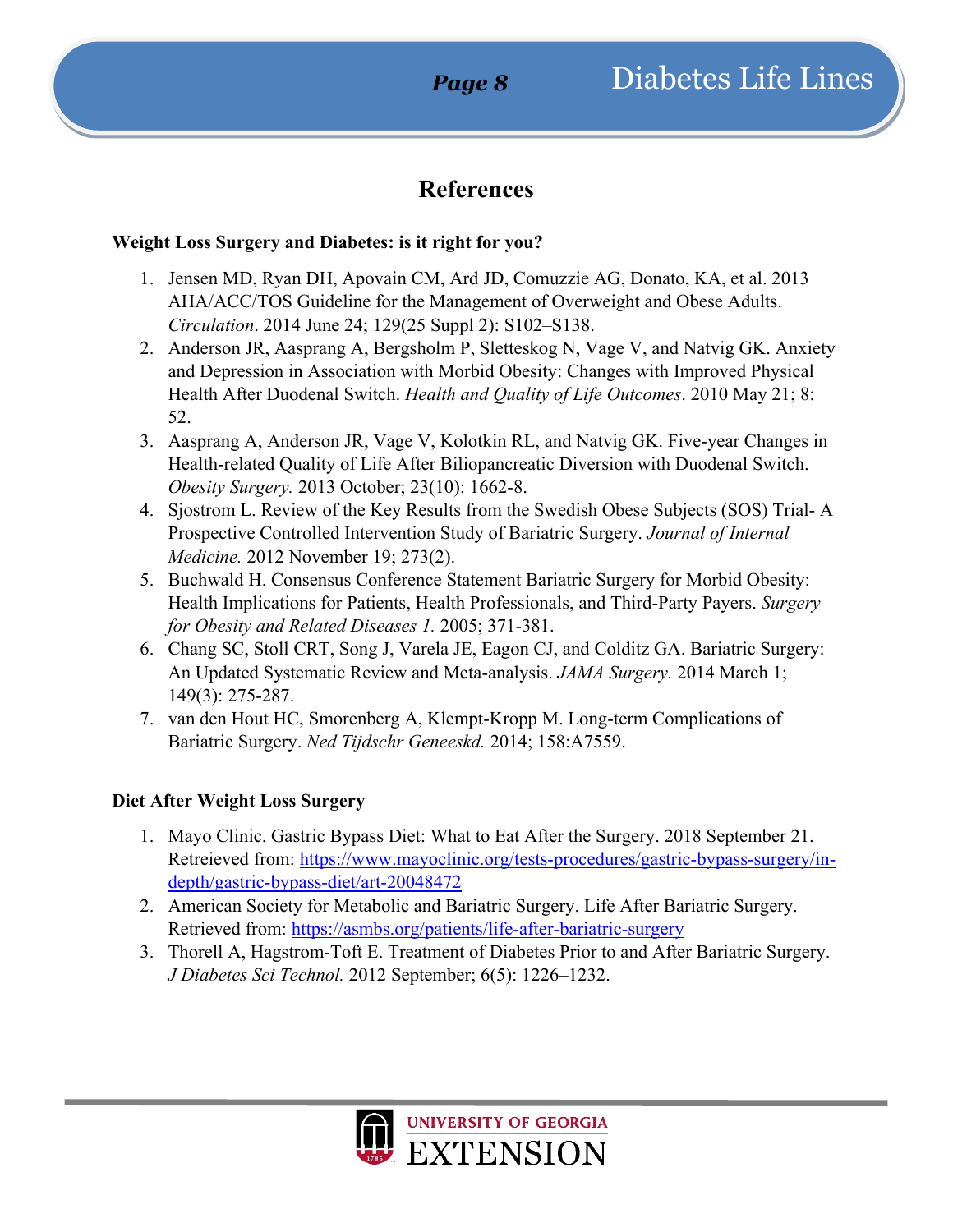## Recipe Corner *Page 9*

## **Pumpkin Roll**

#### Serves 8

This recipe takes a classic holiday dessert and makes it diabetes-friendly! By substituting sugar for artificial sweetener and choosing reduced-fat dairy products, the product has fewer carbohydrates and fats than the original version, but still tastes great.

#### **Ingredients**

#### $CAKE$

- $\frac{3}{4}$  cup egg substitute
- 1 cup granulated artificial sweetener
- 1 cup canned pumpkin
- 1 teaspoon lemon juice
- 1 cup self-rising flour
- 2 teaspoons ground cinnamon
- 1 teaspoon ground nutmeg

#### FILLING:

- 4 ounces reduced fat cream cheese, softened 1 ½ cup frozen, light whipped topping, thawed
- 2 tablespoons granulated artificial sweetener

#### **Instructions:**

- 1. Preheat oven to 350 degrees.
- 2. For cake, beat egg sub and 1 cup granulated artificial sweetener for 5 minutes in mixing bowl on medium speed of mixer.
- 3. Stir in pumpkin and lemon juice.
- 4. Blend in flour and spices until well combined.
- 5. Line jelly roll pan with waxed paper. Spread batter evenly in pan. Bake in oven for 5-8 minute or until wooden pick comes out clean. Cool 3 minutes in pan and turn out onto clean cloth and roll up from the narrow end.
- 6. Chill in refrigerator until completely cool.
- 7. For filling, beat cream cheese, whipped topping and 2 tablespoons of granulated artificial sweetener in mixing bowl on medium speed until smooth and spreadable.
- 8. Unroll pumpkin roll and remove from cloth. Spread with filling and re-roll. Cover and refrigerate until ready to serve. Slice into pinwheels.

Nutrition Facts per serving: Calories: 148 Total Fat: 5 grams Sodium: 284 milligrams Carbohydrates: 22 grams Fiber: 1 gram Protein: 6 grams





*Photo by Sarah Sphar; https://creativecommons.org/licenses/by-nd/2.0/legalcode*